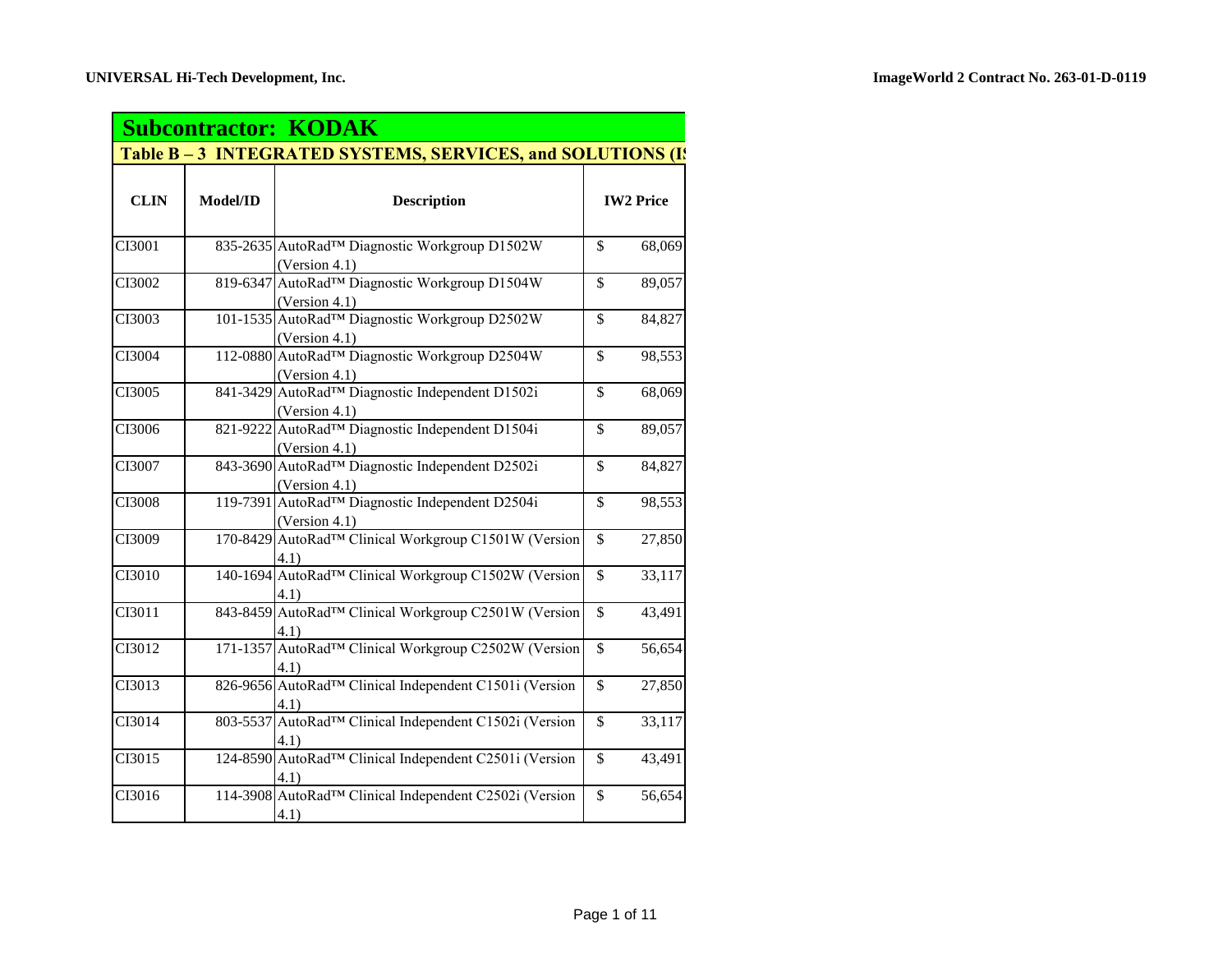| <b>Subcontractor: KODAK</b> |          |                                                                                    |                                    |
|-----------------------------|----------|------------------------------------------------------------------------------------|------------------------------------|
|                             |          | Table B – 3 INTEGRATED SYSTEMS, SERVICES, and SOLUTIONS (I)                        |                                    |
| <b>CLIN</b>                 | Model/ID | <b>Description</b>                                                                 | <b>IW2 Price</b>                   |
| CI3017                      |          | 107-4673 AutoRad™ Clinical Diagnostic Reading Option<br>(Version 4.1)              | \$<br>20,748                       |
| CI3018                      |          | 153-9543 AutoRad <sup>TM</sup> Clinical DICOM Print (PSCU) Option<br>(Version 4.1) | \$<br>5,586                        |
| CI3019                      |          | 176-0248 AutoRad™ Clinical DICOM Query/Retrieve<br>Option (Version 4.1)            | \$<br>5,586                        |
| CI3020                      |          | 112-7083 AutoRad <sup>TM</sup> Teaching File/Zip 250MB Removable<br>Media Option   | \$<br>770                          |
| CI3021                      |          | 113-7512 ClinicalAccess Display System (Version 4.1.1)                             | $\mathbb{S}$<br>9,377              |
| CI3022                      |          | 158-1545 Clinical Access Display Software (Version 4.1.1)                          | $\mathbb{S}$<br>1,277              |
| CI3023                      |          | 127-9520 ClinicalAccess Display Software - Five User Pkg<br>(Version 4.1.1)        | \$<br>4,788                        |
| CI3024                      |          | 135-6914 ClinicalAccess Display Software -Ten User Pkg<br>(Version 4.1.1)          | $\overline{\$}$<br>7,980           |
| CI3025                      |          | 136-8174 ClinicalAccess Display Software-Twenty User Pkg<br>(Version $4.1.1$ )     | $\overline{\$}$<br>13,965          |
| CI3026                      |          | 168-4299 ClinicalAccess Display System-StandAlone<br>(Version 4.1.1)               | $\mathbb{S}$<br>13,167             |
| CI3027                      |          | 823-6473 ClinicalAccess Display Software-StandAlone<br>(Version 4.1.1)             | \$<br>3,830                        |
| CI3028                      |          | 194-4339 Distributed Medical Image Server 36GB (Version<br>(2.6)                   | \$<br>67,830                       |
| CI3029                      |          | 870-8190 Distributed Medical Image Server 90GB (Version<br>(2.6)                   | \$<br>107,730                      |
| CI3030                      |          | 109-9399 AutoRad <sup>TM</sup> 1.5K One Monitor Display Subsystem<br>(NT)          | \$<br>9,496                        |
| CI3031                      |          | 112-4437 AutoRad™ 1.5K Two Monitor Display Subsystem<br>(NT)                       | $\overline{\mathcal{S}}$<br>14,763 |
| CI3032                      |          | 118-5008 AutoRad <sup>TM</sup> 2.5K One Monitor Display Subsystem<br>(NT)          | $\overline{\$}$<br>27,930          |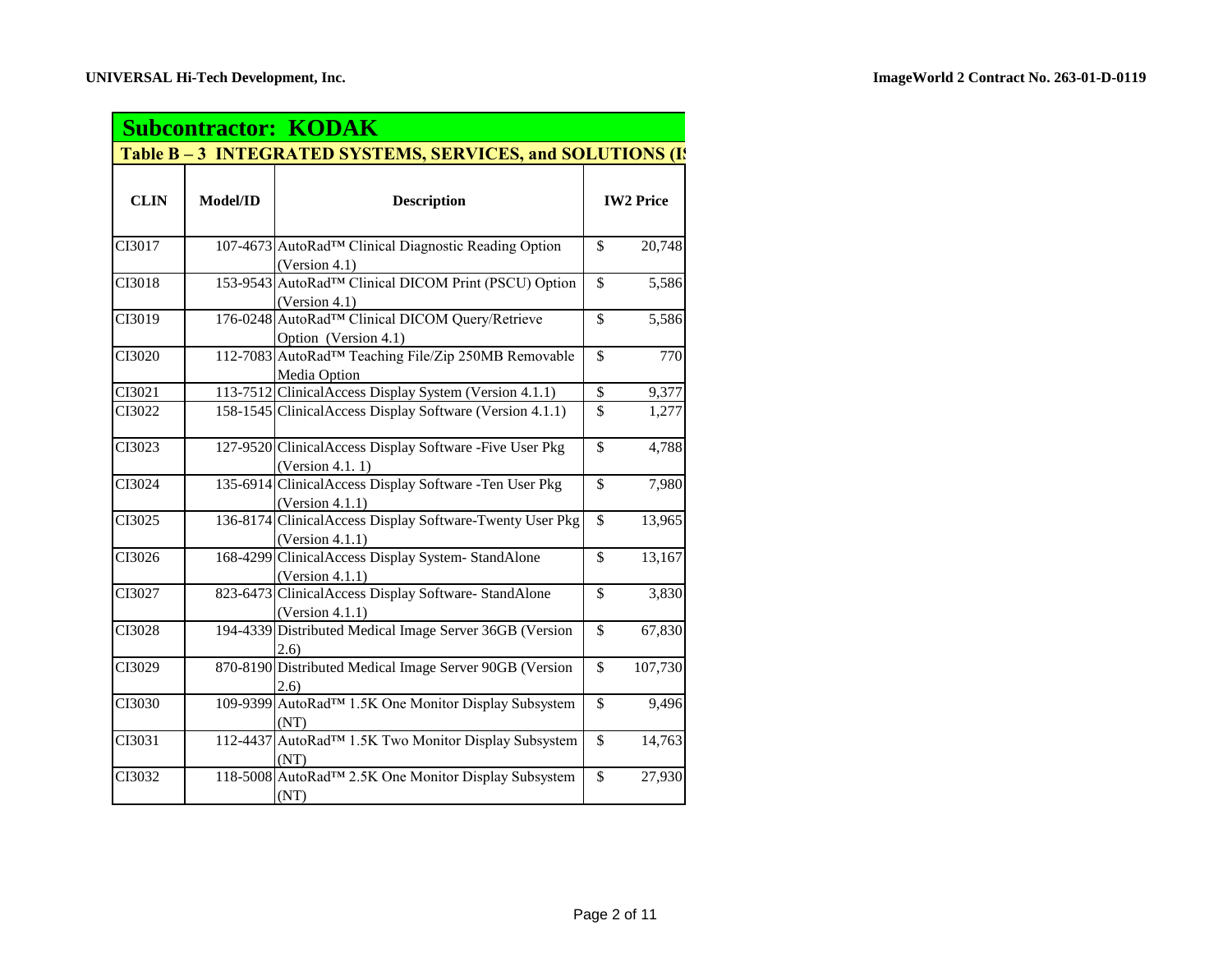| <b>Subcontractor: KODAK</b> |                                                           |                                                                              |                          |                  |
|-----------------------------|-----------------------------------------------------------|------------------------------------------------------------------------------|--------------------------|------------------|
|                             | Table B-3 INTEGRATED SYSTEMS, SERVICES, and SOLUTIONS (If |                                                                              |                          |                  |
| <b>CLIN</b>                 | Model/ID                                                  | <b>Description</b>                                                           |                          | <b>IW2 Price</b> |
| CI3033                      |                                                           | 122-1423 AutoRad™ 2.5K Two Monitor Display Subsystem<br>(NT)                 | $\mathbb{S}$             | 34,194           |
| CI3034                      |                                                           | 104-2548 AutoRad™ Diagnostic Workgroup D1502W<br>Upgrade (Version 4.1)       | $\overline{\mathbb{S}}$  | 23,940           |
| CI3035                      |                                                           | 197-1407 AutoRad™ Diagnostic Workgroup D1504W<br>Upgrade (Version 4.1)       | $\mathbb{S}$             | 23,940           |
| CI3036                      |                                                           | 183-7509 AutoRad™ Diagnostic Workgroup D2502W<br>Upgrade (Version 4.1)       | $\mathbb{S}$             | 23,940           |
| CI3037                      |                                                           | 178-7969 AutoRad™ Diagnostic Workgroup D2504W<br>Upgrade (Version 4.1)       | $\mathbb{S}$             | 23,940           |
| CI3038                      |                                                           | 135-3994 AutoRad™ Diagnostic Independent D1502i<br>Upgrade (Version 4.1)     | $\mathbb{S}$             | 23,940           |
| CI3039                      |                                                           | 102-7234 AutoRad™ Diagnostic Independent D1504i<br>Upgrade (Version 4.1)     | $\mathbb{S}$             | 23,940           |
| CI3040                      |                                                           | 140-2684 AutoRad™ Diagnostic Independent D2502i<br>Upgrade (Version 4.1)     | $\mathbb{S}$             | 23,940           |
| CI3041                      |                                                           | 133-4606 AutoRad™ Diagnostic Independent D2504i<br>Upgrade (Version 4.1)     | $\mathbb{S}$             | 23,940           |
| CI3042                      |                                                           | 115-7478 ClinicalAccess Display Software Upgrade<br>(Version 4.1.1)          | \$                       | 599              |
| CI3043                      |                                                           | 146-0104 Distributed Medical Image Cache Expansion Unit<br><b>DMI</b> Server | \$                       | 54,264           |
| CI3044                      |                                                           | 984-0145 Distributed Medical Image Web Viewer/Enhanced<br>(25 Licenses)      | \$                       | 5,985            |
| CI3045                      |                                                           | 107-8500 ClinicalAccess DICOM Enabled Option - NT<br>(Version 4.0)           | \$                       | 7,980            |
| CI3046                      |                                                           | 155-5127 ClinicalAccess Server (Version 4.1.1)                               | $\$$                     | 16,758           |
| CI3047                      |                                                           | 119-0743 ClinicalAccess Server - 5 User (Version 4.1.1)                      | $\overline{\mathcal{S}}$ | 19,551           |
| CI3048                      |                                                           | 151-8224 ClinicalAccess Server-10 User-18GB (Version<br>4.1.1)               | \$                       | 25,935           |
| CI3049                      |                                                           | 164-5878 ClinicalAccess Server -25 User-36GB (Version<br>4.1.1)              | $\mathbb{S}$             | 38,703           |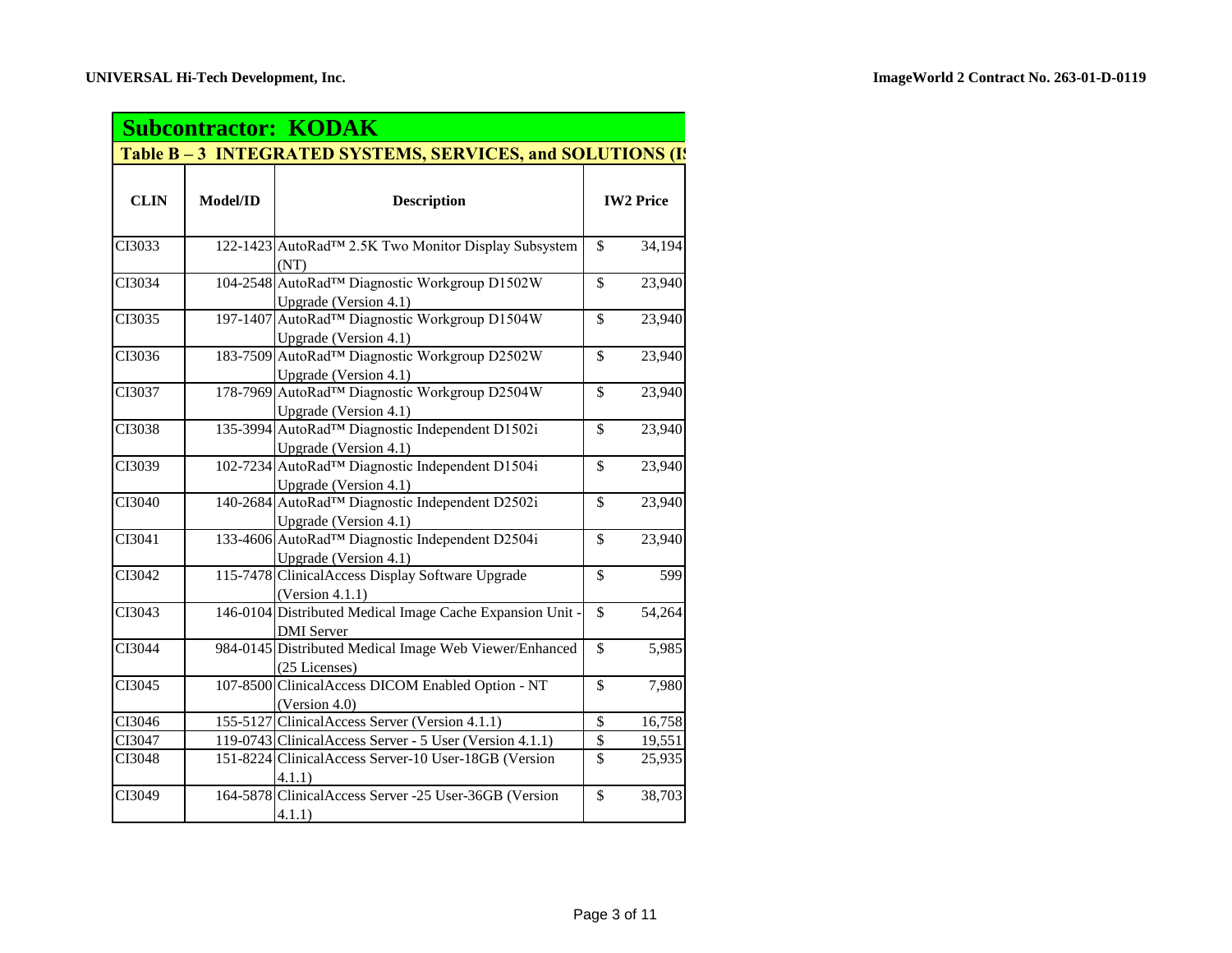| <b>Subcontractor: KODAK</b> |                 |                                                                                                     |                          |                  |
|-----------------------------|-----------------|-----------------------------------------------------------------------------------------------------|--------------------------|------------------|
|                             |                 | Table B – 3 INTEGRATED SYSTEMS, SERVICES, and SOLUTIONS (I)                                         |                          |                  |
| <b>CLIN</b>                 | <b>Model/ID</b> | <b>Description</b>                                                                                  |                          | <b>IW2 Price</b> |
| CI3050                      |                 | 824-6902 ClinicalAccess Server -50 User-54GB (Version<br>4.1.1)                                     | \$                       | 61,446           |
| CI3051                      |                 | 154-1598 ClinicalAccess Server -100 User-54GB (Version<br>4.1.1)                                    | $\overline{\mathcal{S}}$ | 80,598           |
| CI3052                      |                 | 834-6652 ClinicalAccess Server + Lumi 75 FD (Version<br>4.1.1)                                      | $\mathbb{S}$             | 39,501           |
| CI3053                      |                 | 133-8342 ClinicalAccess Server + Lumi 75 FD-5 User<br>(Version 4.1.1)                               | $\mathbb{S}$             | 44,289           |
| CI3054                      |                 | 816-4618 ClinicalAccess Server + Lumi 75 FD/MKP-5 User<br>Pkg (Version 4.1.1)                       | $\mathbb{S}$             | 51,272           |
| CI3055                      |                 | 100-4282 ClinicalAccess Server Plus- MKP-5 User Pkg<br>(Version $4.1.1$ )                           | $\mathbb{S}$             | 26,534           |
| CI3056                      |                 | 166-7310 ClinicalAccess Film Digitizer Software Only Add-<br>On (Version 4.1)                       | $\mathbb{S}$             | 5,985            |
| CI3057                      |                 | 883-1893 ClinicalAccess Server Bar Code Reader SLV-<br>MKP Add-On                                   | $\mathbb{S}$             | 279              |
| CI3058                      |                 | 895-6286 ClinicalAccess Server + Vidar Diagnostic Pro FD<br>(Version 4.1.1) - Available 9/00        | $\overline{\mathcal{S}}$ | 31,521           |
| CI3059                      |                 | 117-5538 ClinicalAccess Server + Vidar Sierra FD (Version<br>4.1.1) - Available 9/00                | $\mathbb{S}$             | 26,733           |
| CI3060                      |                 | 838-5502 ClinicalAccess Server+Vidar Diagnostic Pro-5<br>User FD (Version 4.1.1) - Available 9/00   | $\mathbb{S}$             | 36,708           |
| CI3061                      |                 | $831-0211$ Clinical Access Server + Vidar Sierra FD-5 User<br>FD (Version 4.1.1) - Available 9/00   | \$                       | 32,319           |
| CI3062                      |                 | 120-4189 ClinicalAccess Server+Vidar Diagnostic Pro/MKP-<br>5 User (Version 4.1.1) - Available 9/00 | \$                       | 43,890           |
| CI3063                      |                 | 117-3806 ClinicalAccess Server+Vidar Sierra FD/MKP-5<br>User (Version 4.1.1) - Available 9/00       | $\mathbb{S}$             | 39,501           |
| CI3064                      |                 | 866-3973 ClinicalAccess Server Bar Code Reader Film<br>Digitizer Add-On                             | $\overline{\mathbb{S}}$  | 599              |
| CI3065                      |                 | 158-8797 Lumisys 75 Acquisition System (LAN) - NT                                                   | \$                       | 37,466           |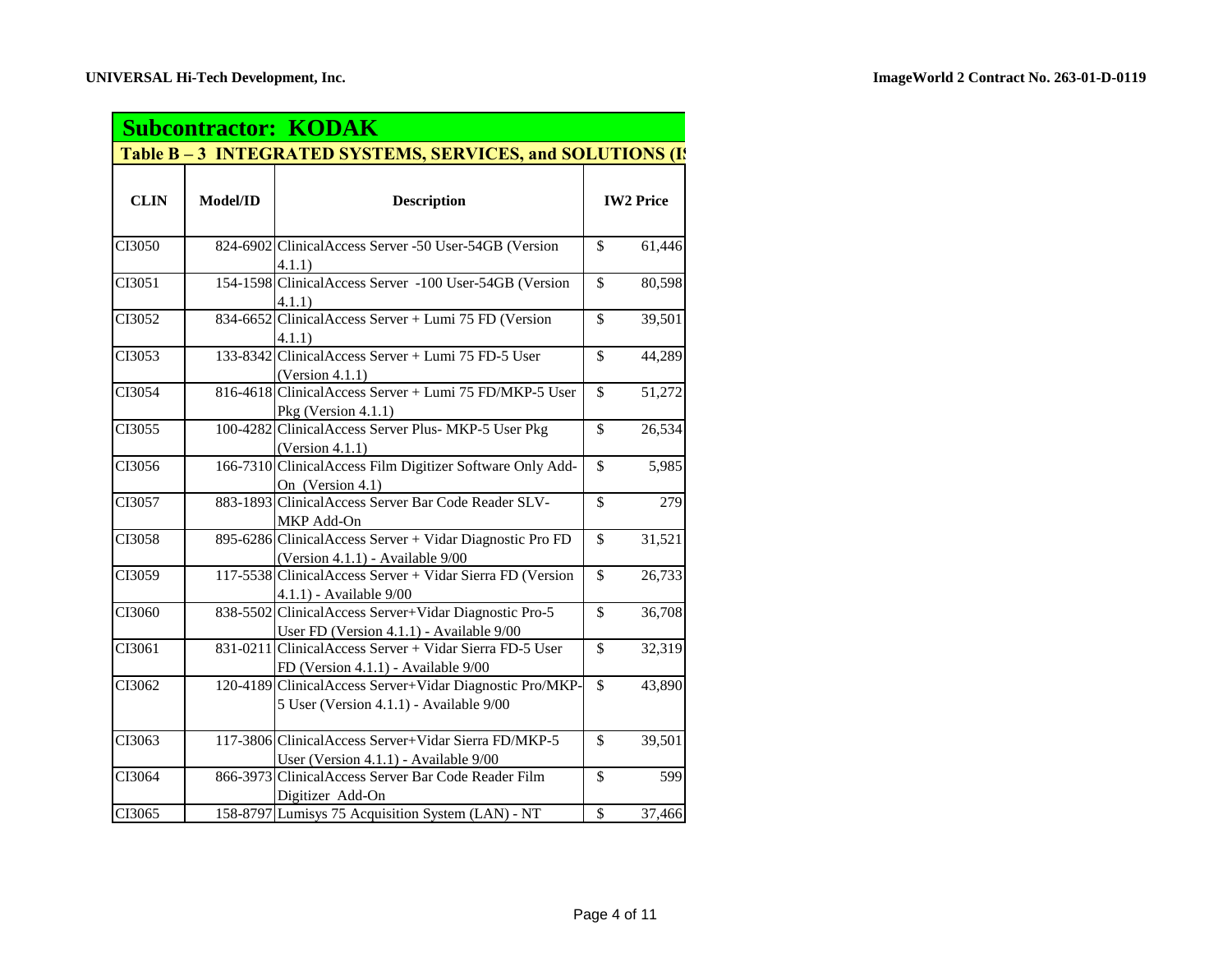| <b>Subcontractor: KODAK</b>                               |          |                                                                                         |                          |                  |
|-----------------------------------------------------------|----------|-----------------------------------------------------------------------------------------|--------------------------|------------------|
| Table B-3 INTEGRATED SYSTEMS, SERVICES, and SOLUTIONS (I) |          |                                                                                         |                          |                  |
| <b>CLIN</b>                                               | Model/ID | <b>Description</b>                                                                      |                          | <b>IW2 Price</b> |
| CI3066                                                    |          | 139-1663 Lumisys 75 Film Digitizer - ISA (NT only)                                      | $\overline{\mathcal{S}}$ | 23,142           |
| CI3067                                                    |          | 183-9489 ScanLink™ I - DICOM                                                            | \$                       | 7,182            |
| CI3068                                                    |          | 156-6413 ScanLink™ I - DICOM Gateway                                                    | \$                       | 13,965           |
| CI3069                                                    |          | 137-7506 ScanLink <sup>TM</sup> V - NT PACS(DVI) (Single Connect<br>Only) (Version 4.1) | $\mathbf{\hat{S}}$       | 15,960           |
| CI3070                                                    |          | 815-2704 ScanLink™V - NT PACS(DPI) (Single Connect<br>Only) (Version 4.1)               | $\overline{\mathbb{S}}$  | 15,960           |
| CI3071                                                    |          | 842-7056 ScanLinkTM V NT Multi-Keypad Add-on Option<br>(Version 4.1)                    | $\overline{\mathbb{S}}$  | 8,379            |
| CI3072                                                    |          | 117-2386 ScanLink™ V /ClinicalAccess Server Keypad<br>(Mac or NT)                       | \$                       | 1,995            |
| CI3073                                                    |          | 803-8879 Vidar Diagnostic Pro Film Digitizer                                            | \$                       | 13,566           |
| CI3074                                                    |          | 113-6647 Vidar Sierra Film Digitizer - Available 9/00                                   | \$                       | 8,579            |
| CI3075                                                    |          | 135-9181 Vidar Sierra Film Digitizer Mounting Stand -<br>Available 9/00                 | $\mathbb{S}$             | 599              |
| CI3076                                                    |          | 128-1617 ClinicalAccess Lumisys 75/150(ISA)FD Upgrade<br>to NT (Version 4.1)            | \$                       | 16,758           |
| CI3077                                                    |          | 839-8497 ClinicalAccess Lumisys 75/150(ISA)FD Software<br>Only NT Upgrade (Version 4.1) | $\mathbf{\hat{S}}$       | 3,990            |
| CI3078                                                    |          | 124-0084 ClinicalAccess Lumisys (Int. SCSI) FD Upgrade to<br>NT (Version 4.1)           | $\overline{\mathbb{S}}$  | 16,758           |
| CI3079                                                    |          | 149-7007 ClinicalAccess Lumisys (Int. SCSI) Software Only<br>NT Upgrade (Version 4.1)   | $\overline{\$}$          | 3,990            |
| CI3080                                                    |          | 199-0498 ClinicalAccess Vidar VXR-12 FD Upgrade to NT<br>(Version 4.1)                  | \$                       | 16,758           |
| CI3081                                                    |          | 172-0630 ClinicalAccess Vidar VXR-12 FD Software Only<br>NT Upgrade (Version 4.1)       | \$                       | 3,990            |
| CI3082                                                    |          | 166-9985 Lumisys 75 Optional Six Sheet Feeder                                           | \$                       | 3,192            |
| CI3083                                                    |          | 193-0502 Lumisys Acquisition Server and Software w/SCSI<br>I/F Upgrade                  | $\overline{\mathbb{S}}$  | 15,561           |
| CI3084                                                    |          | 134-2021 Lumisys 50/75 Acquisition Server and Software<br>w/ISA I/F Upgrade             | \$                       | 15,561           |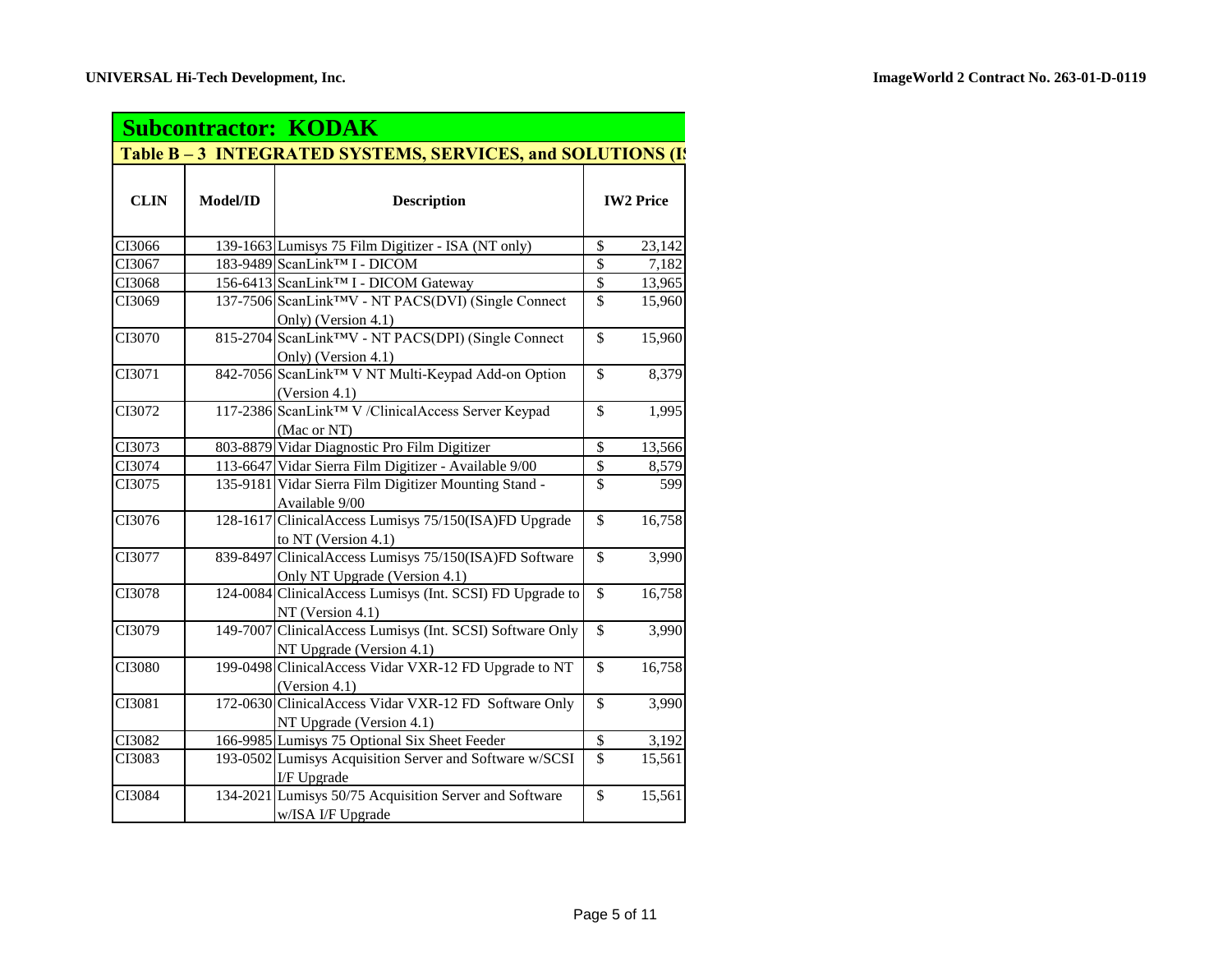| <b>Subcontractor: KODAK</b>                               |          |                                                                        |                          |                  |
|-----------------------------------------------------------|----------|------------------------------------------------------------------------|--------------------------|------------------|
| Table B-3 INTEGRATED SYSTEMS, SERVICES, and SOLUTIONS (I) |          |                                                                        |                          |                  |
| <b>CLIN</b>                                               | Model/ID | <b>Description</b>                                                     |                          | <b>IW2 Price</b> |
| CI3085                                                    |          | 971-0216 ScanLink V Mac to ClinicalAccess MKP Upgrade                  | \$                       | 3,990            |
| CI3086                                                    |          | 196-6183 DICOM Router DR7000 (Version 4.1)                             | \$                       | 19,950           |
| CI3087                                                    |          | 136-9537 DICOM Server DS8000 (Version 4.1)                             | \$                       | 19,950           |
| CI3088                                                    |          | 166-5132 Remote Diagnostic Router                                      | \$                       | 2,286            |
| CI3089                                                    |          | 111-5310 Study Server WS9000 (Version 4.1)                             | \$                       | 19,950           |
| CI3090                                                    |          | 857-6142 HIS/RIS Gateway (Version 1.5.2)                               | \$                       | 50,873           |
| CI3091                                                    |          | 887-6856 HIS/RIS Gateway Workflow Upgrade (Version<br>1.5.2)           | $\mathbb{S}$             | 23,940           |
| CI3092                                                    |          | 107-7593 HIS/RIS Serial to IP Interface MSSI - T1                      | \$                       | 7,581            |
| CI3093                                                    |          | 119-5031 HIS/RIS Patient Demographic Add-On Software<br>Option         | $\mathcal{S}$            | 798              |
| CI3094                                                    |          | 838-7763 ArchiveManager™- MO-EX80 (Version 3.5.4)                      | \$                       | 78,204           |
| CI3095                                                    |          | 832-6316 ArchiveManager™- MO-EX160 (Version 3.5.4)                     | $\overline{\mathbb{S}}$  | 107,730          |
| CI3096                                                    |          | 135-4513 ArchiveManager™- MO-EX320 (Version 3.5.4)                     | \$                       | 142,044          |
| CI3097                                                    |          | 191-1486 ArchiveManager <sup>™</sup> - C-9730 (Version 3.5.4)          | $\overline{\mathbb{S}}$  | 169,176          |
| CI3098                                                    |          | 195-2597 ArchiveManager <sup>™</sup> - M-9730 (Version 3.5.4)          | \$                       | 245,305          |
| CI3099                                                    |          | 114-8774 ArchiveManager™- M-9714/60 slot (Version<br>3.5.4)            | \$                       | 338,352          |
| CI3100                                                    |          | 123-1489 ArchiveManager™- D-9714/60 slot (Version<br>3.5.4)            | \$                       | 380,646          |
| CI3101                                                    |          | 136-9776 ArchiveManager <sup>™</sup> - D-9714 (Version 3.5.4)          | \$                       | 443,688          |
| CI3102                                                    |          | 151-8554 ArchiveManager <sup>™</sup> - D-9710 (Version 3.5.4)          | \$                       | 528,276          |
| CI3103                                                    |          | 832-7447 ArchiveManager <sup>™</sup> - D-9740 (Version 3.5.4)          | \$                       | 637,602          |
| CI3104                                                    |          | 180-3808 ArchiveManager™ Optional DLT Tape Stacker                     | \$                       | 25,536           |
| CI3105                                                    |          | 971-0219 ArchiveManager™ 450/400 MHz CPU Upgrade<br>for SUN 450 Server | \$                       | 6,500            |
| CI3106                                                    |          | 807-4429 ArchiveManager™ 450/400 MHz Processor Hi-<br>Performance Pack | $\mathbb{S}$             | 25,536           |
| CI3107                                                    |          | 109-0026 ArchiveManager™ 256MB Memory Kit for SUN<br>450 Server        | $\overline{\mathcal{S}}$ | 1,740            |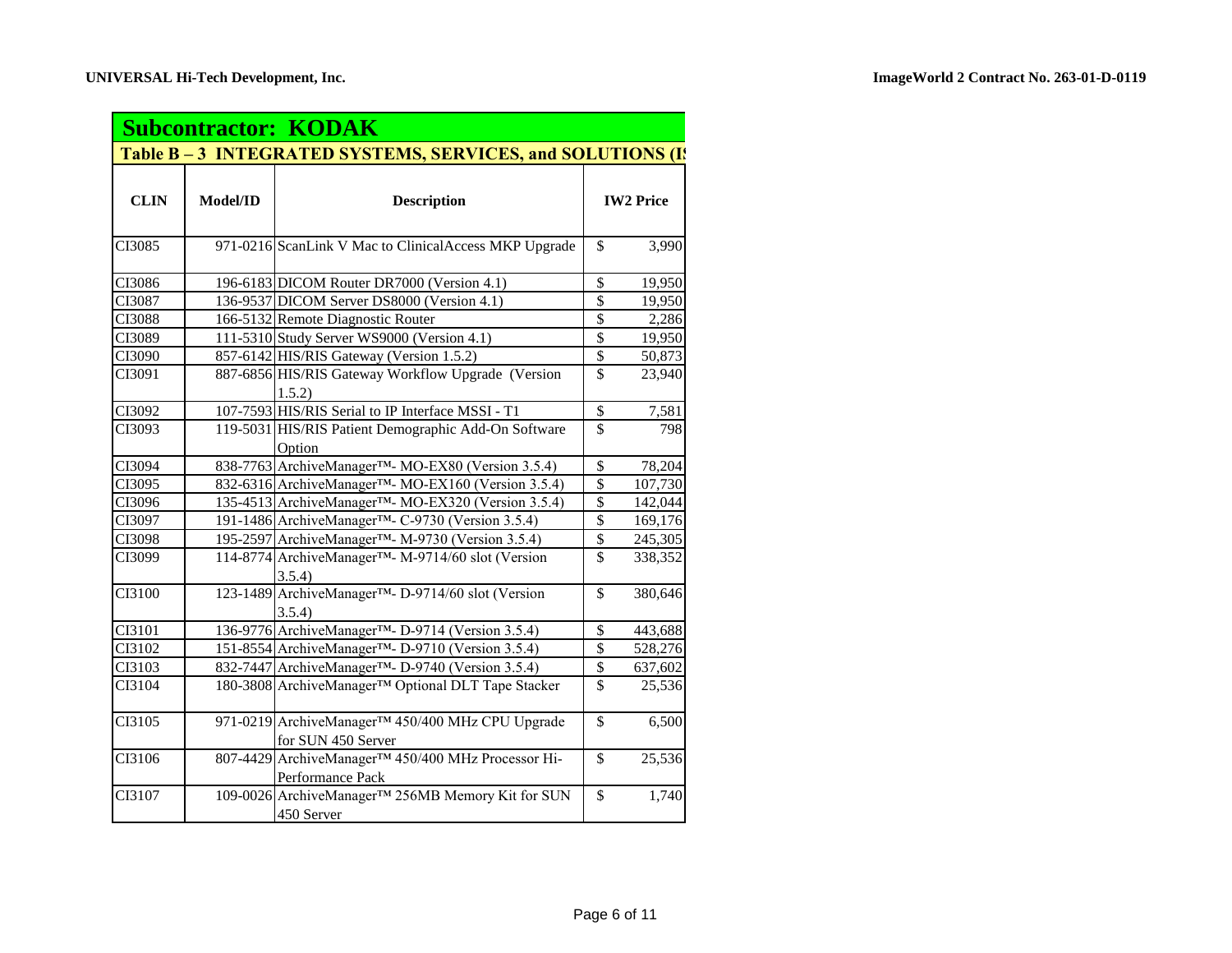| <b>Subcontractor: KODAK</b> |          |                                                                        |                          |                  |
|-----------------------------|----------|------------------------------------------------------------------------|--------------------------|------------------|
|                             |          | Table B-3 INTEGRATED SYSTEMS, SERVICES, and SOLUTIONS (I)              |                          |                  |
| <b>CLIN</b>                 | Model/ID | <b>Description</b>                                                     |                          | <b>IW2 Price</b> |
| CI3108                      |          | 981-0105 ArchiveManager™ 100 Slot DLT Jukebox<br>Upgrade               | \$                       | 110,124          |
| CI3109                      |          | 981-0106 ArchiveManager™ 252 Slot DLT Jukebox<br>Upgrade               | $\overline{\mathcal{S}}$ | 122,892          |
| CI3110                      |          | 135-1519 One Additional DLT-7000 Drive                                 | \$                       | 20,573           |
| CI3111                      |          | 823-2811 DLT Cleaning Tape Cartridge                                   | $\overline{\mathcal{S}}$ | 72               |
| CI3112                      |          | 109-6338 Magneto Optical Disk - 5.2GB                                  | $\mathbb{S}$             | 113              |
| CI3113                      |          | 112-4916 RAID 4 GB Drives (310/450) For Legacy Systems<br>Only         | $\mathbb{S}$             | 2,913            |
| CI3114                      |          | 118-5685 RAID 9 GB Drive (450) For Legacy Systems Only                 | $\mathbb{S}$             | 5,498            |
| CI3115                      |          | 134-9539 RAID 18 GB Drive                                              | $\$$                     | 7,613            |
| CI3116                      |          | 867-0168 RAID 450 Array Subsystem For Legacy Systems<br>Only           | $\mathbb{S}$             | 38,065           |
| CI3117                      |          | 151-6392 Tape Cartridge - DLT                                          | \$                       | 160              |
| CI3118                      |          | 155-6281 Tape Cartridge - 9840                                         | $\overline{\mathcal{S}}$ | 139              |
| CI3119                      |          | 860-8226 Hard Disk 9.1 GB (IBM Compatible)                             | $\overline{\mathbb{S}}$  | 2,195            |
| CI3120                      |          | 103-9734 Memory, 1GB Upgrade NT (LC-3)                                 | \$                       | 5,981            |
| CI3121                      |          | 984-0142 Memory, 1GB Upgrade NT (LC-2000)                              | $\overline{\$}$          | 5,981            |
| CI3122                      |          | 197-0433 UPS Backup 650N                                               | $\overline{\mathcal{S}}$ | 474              |
| CI3123                      |          | 855-0139 AutoRad™ NT Fibre Channel SAN Addition                        | $\overline{\mathcal{S}}$ | 7,258            |
| CI3124                      |          | 404-0081 Disk Array - NT 18 GB (HP LC-2000)                            | \$                       | 1,177            |
| CI3125                      |          | 816-3263 Disk Drive - 18GB (Additional Data Storage<br>ClinicalAccess) | $\mathbb{S}$             | 1,033            |
| $CI3\overline{126}$         |          | 833-7149 Disk Array - 36GB (Additional Data Storage<br>ClinicalAccess) | $\mathbb{S}$             | 2,071            |
| CI3127                      |          | 136-2078 Disk Array - 54GB (Additional Data Storage<br>ClinicalAccess) | \$                       | 3,188            |
| CI3128                      |          | 866-0268 Disk Drive Module - 50 GB LVD SCSI                            | \$                       | 7,178            |
| CI3129                      |          | 103-6169 Disk Array - NT 18 GB (HP LC-3)                               | $\overline{\mathcal{S}}$ | 3,990            |
| CI3130                      |          | 114-6257 Disk Array - NT 27 GB (HP LC-3)                               | \$                       | 6,584            |
| CI3131                      |          | 883-5498 Disk Array - NT 54 GB (HP LC-3)                               | $\overline{\mathbf{S}}$  | 14,165           |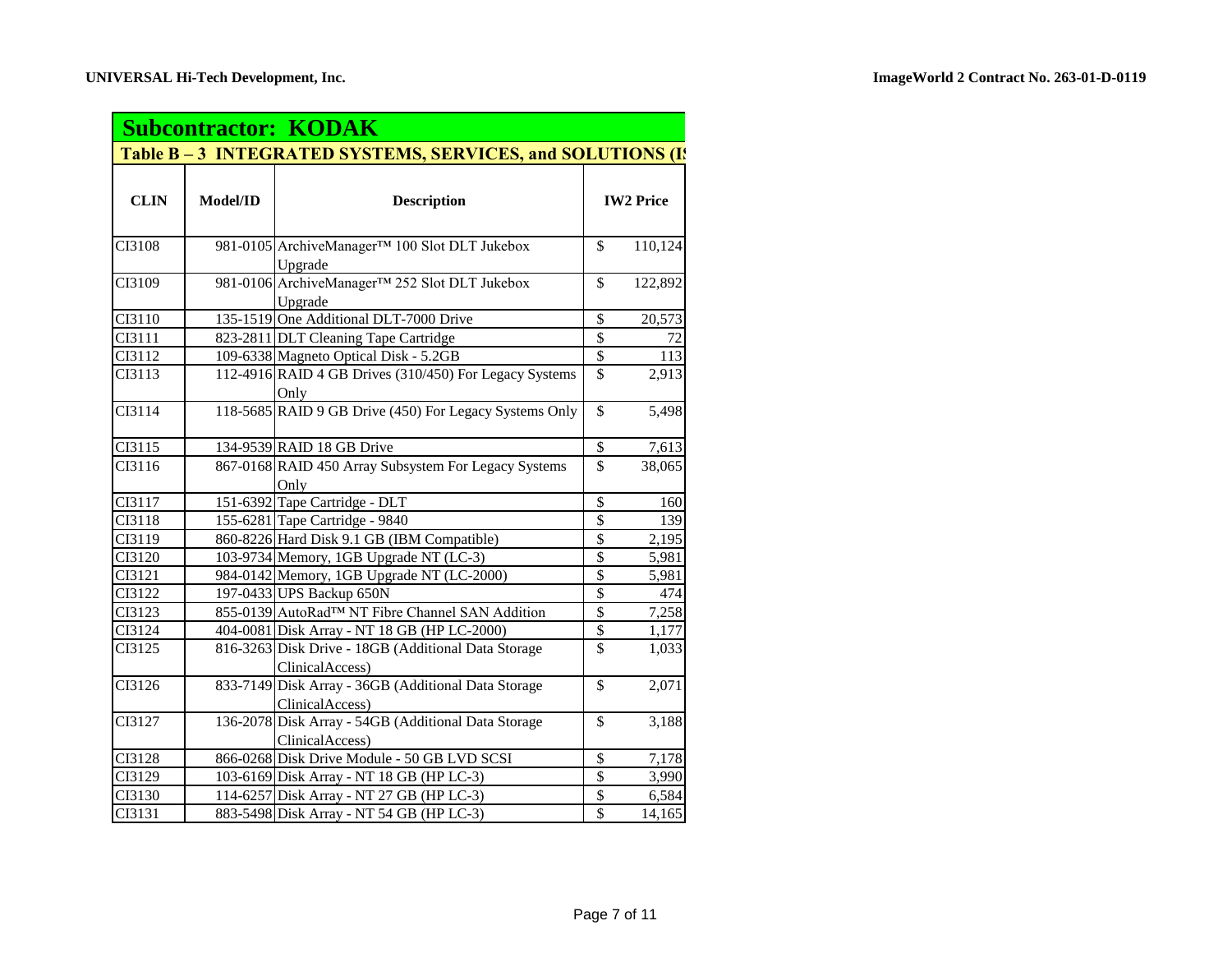| <b>Subcontractor: KODAK</b> |          |                                                                                      |                          |                  |
|-----------------------------|----------|--------------------------------------------------------------------------------------|--------------------------|------------------|
|                             |          | Table B – 3 INTEGRATED SYSTEMS, SERVICES, and SOLUTIONS (I)                          |                          |                  |
| <b>CLIN</b>                 | Model/ID | <b>Description</b>                                                                   |                          | <b>IW2 Price</b> |
| CI3132                      |          | 191-8739 RAID Level 5, Fibre Channel (Small Level) NT                                | \$                       | 177,954          |
| CI3133                      |          | 802-2402 RAID Level 5, Fibre Channel (Medium Level) NT                               | $\overline{\mathbb{S}}$  | 219,845          |
| CI3134                      |          | 170-4915 RAID Level 5, Fibre Channel (Large Level) NT                                | \$                       | 266,452          |
| CI3135                      |          | 163-0847 RAID Level 5, Fibre Channel (Extra-Large Level)<br>NT                       | \$                       | 416,237          |
| CI3136                      |          | 102-3977 RAID Level 5 US200S (Small Level) NT                                        | \$                       | 52,983           |
| CI3137                      |          | 135-2210 RAID Level 5 US200M (Medium Level) NT                                       | \$                       | 69,741           |
| CI3138                      |          | 855-6011 RAID Level 5 US200L (Large Level) NT                                        | \$                       | 104,853          |
| CI3139                      |          | 195-8792 Additional Data Storage Upgrade (ClinicalAccess<br>Server) 18-36 or 36-54GB | \$                       | 1,033            |
| CI3140                      |          | 147-0228 Additional Data Storage Upgrade (ClinicalAccess<br>Server) 18-54GB          | \$                       | 2,071            |
| CI3141                      |          | 870-2615 Disk Array - NT Upgrade 18 GB to 27GB (HP LC-                               | $\overline{\mathcal{S}}$ | 3,990            |
| CI3142                      |          | 852-4589 Disk Array - NT Upgrade to 54GB (HP LC-3)                                   | $\overline{\mathcal{S}}$ | 19,152           |
| CI3143                      |          | 984-0139 Fibre Channel 8 Port Switch Kit                                             | $\overline{\mathbb{S}}$  | 59,048           |
| CI3144                      |          | 867-9623 Fibre Channel 16 Port Switch Kit                                            | \$                       | 106,928          |
| CI3145                      |          | 891-2164 Host Bus Adapter (LVD) and Cable - Mac/NT                                   | $\overline{\mathcal{S}}$ | 2,554            |
| CI3146                      |          | 121-3289 RAID Level 5 US 200S-M (Small to Medium<br>Level) NT                        | \$                       | 14,360           |
| CI3147                      |          | 886-9737 RAID Level 5 US 200S-L (Small to Large Level)<br>NT                         | \$                       | 65,436           |
| CI3148                      |          | 152-2929 RAID Level 5 US 200M-L (Medium to Large<br>Level) NT                        | \$                       | 35,108           |
| CI3149                      |          | 152-6318 SCSI to Fibre Channel Upgrade (EV1000)                                      | \$                       | 9,576            |
| CI3150                      |          | 174-9662 Clinical Applications Training - 1 Day                                      | $\overline{\mathbb{S}}$  | 1,181            |
| CI3151                      |          | 116-1306 Clinical Applications Training - 3 Day                                      | \$                       | 3,447            |
| CI3152                      |          | 189-4559 Clinical Applications Training - 5 Day                                      | $\overline{\mathcal{S}}$ | 5,586            |
| CI3153                      |          | 119-4810 Home Installation of Teleradiology System                                   | \$                       | 559              |
| CI3154                      |          | 184-3127 Home Installation and ISDN Connection for<br>Teleradiology                  | $\overline{\mathbb{S}}$  | 958              |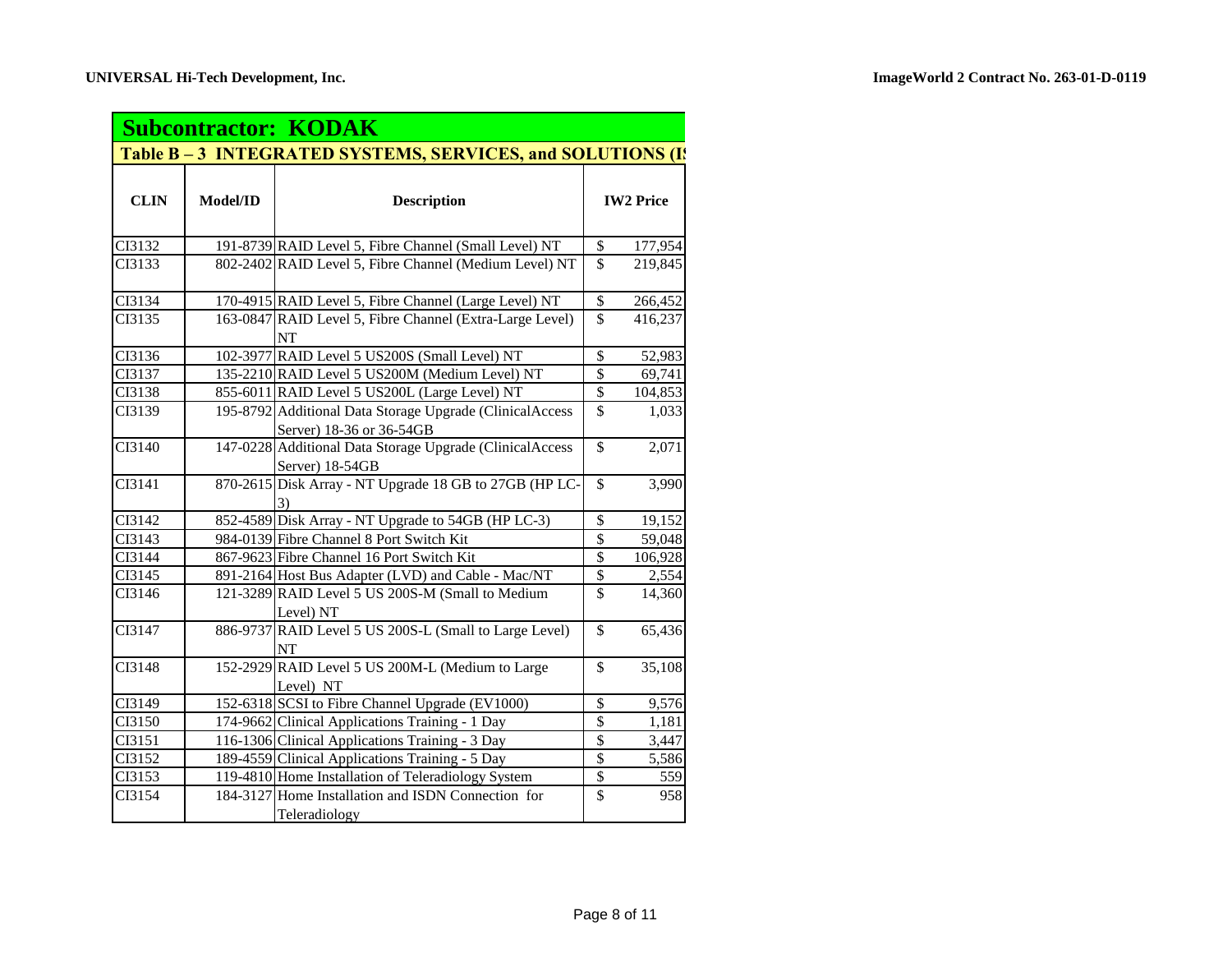| <b>Subcontractor: KODAK</b> |                                                           |                                                   |                             |  |  |
|-----------------------------|-----------------------------------------------------------|---------------------------------------------------|-----------------------------|--|--|
|                             | Table B-3 INTEGRATED SYSTEMS, SERVICES, and SOLUTIONS (I) |                                                   |                             |  |  |
| <b>CLIN</b>                 | Model/ID                                                  | <b>Description</b>                                | <b>IW2 Price</b>            |  |  |
| CI3155                      |                                                           | 134-1650 Installation                             | \$<br>1,596                 |  |  |
| CI3156                      |                                                           | 112-7554 Installation                             | 7,980<br>$\mathbf{\hat{S}}$ |  |  |
| CI3157                      | 180-0007                                                  | Contract A: Full Service (24x7) C-I               | 16% of IW2                  |  |  |
|                             |                                                           | <b>Comprehensive Customer Protection</b>          | Contract price              |  |  |
| CI3158                      | 180-0021                                                  | Contract B+: Standard Service (24x7 telephone; 8) | 14% of IW2                  |  |  |
|                             |                                                           | to 5 on-site, parts, labor) C-I Comprehensive     | Contract price              |  |  |
|                             |                                                           | <b>Customer Protection</b>                        |                             |  |  |
| CI3159                      | 180-0008                                                  | Contract B: Standard Service (8 to 5) C-I         | 12% of IW2                  |  |  |
|                             |                                                           | Comprehensive Customer Protection                 | Contract price              |  |  |
| CI3160                      | 180-0012                                                  | Contract F: Remote Telephone Technical Support    | 6% of IW2                   |  |  |
|                             |                                                           |                                                   | Contract price              |  |  |
| CI3161                      | 180-0023                                                  | <b>Contract P: Partnership Agreement</b>          | 10% of IW2                  |  |  |
|                             |                                                           |                                                   | Contract price              |  |  |
| CI3162                      | 180-0024                                                  | Warranty Uplift-Upgrade Standard 12 Month         | 4% of IW2                   |  |  |
|                             |                                                           | Warranty to 24/7                                  | Contract price              |  |  |
| CI3163                      | no part #                                                 | <b>Customized Contract</b>                        | Subject to                  |  |  |
|                             |                                                           |                                                   | Approval of                 |  |  |
|                             |                                                           |                                                   | V.P. Service                |  |  |
|                             |                                                           |                                                   |                             |  |  |
| CI3164                      |                                                           | 1027762 KODAK DIRECTVIEW DX Workstation           | \$<br>22,313                |  |  |
|                             |                                                           | Software                                          |                             |  |  |
| CI3165                      |                                                           | 1174044 EMC RAID Expansion Module, 0.7 TB / for   | $\mathbb{S}$<br>66,759      |  |  |
|                             |                                                           | KODAK DIRECTVIEW Archive and Workgroup            |                             |  |  |
|                             |                                                           | (DAE)<br><b>Systems</b>                           |                             |  |  |
| CI3166                      |                                                           | 1176825 Fibre-Channel Option / for KODAK          | \$<br>6,158                 |  |  |
|                             |                                                           | <b>DIRECTVIEW Workgroup Systems (Data Direct</b>  |                             |  |  |
|                             |                                                           | RAID)                                             |                             |  |  |
| CI3167                      |                                                           | 1505536 KODAK DIRECTVIEW Workgroup Server WGS     | \$<br>14,638                |  |  |
|                             |                                                           | / V4.2 / For KODAK DIRECTVIEW PACS                |                             |  |  |
|                             |                                                           | <b>Systems</b>                                    |                             |  |  |
| CI3168                      |                                                           | 1578459 UPS, 3 KVA-220VAC for KODAK               | $\mathbb{S}$<br>3,481       |  |  |
|                             |                                                           | <b>DIRECTVIEW PACS</b>                            |                             |  |  |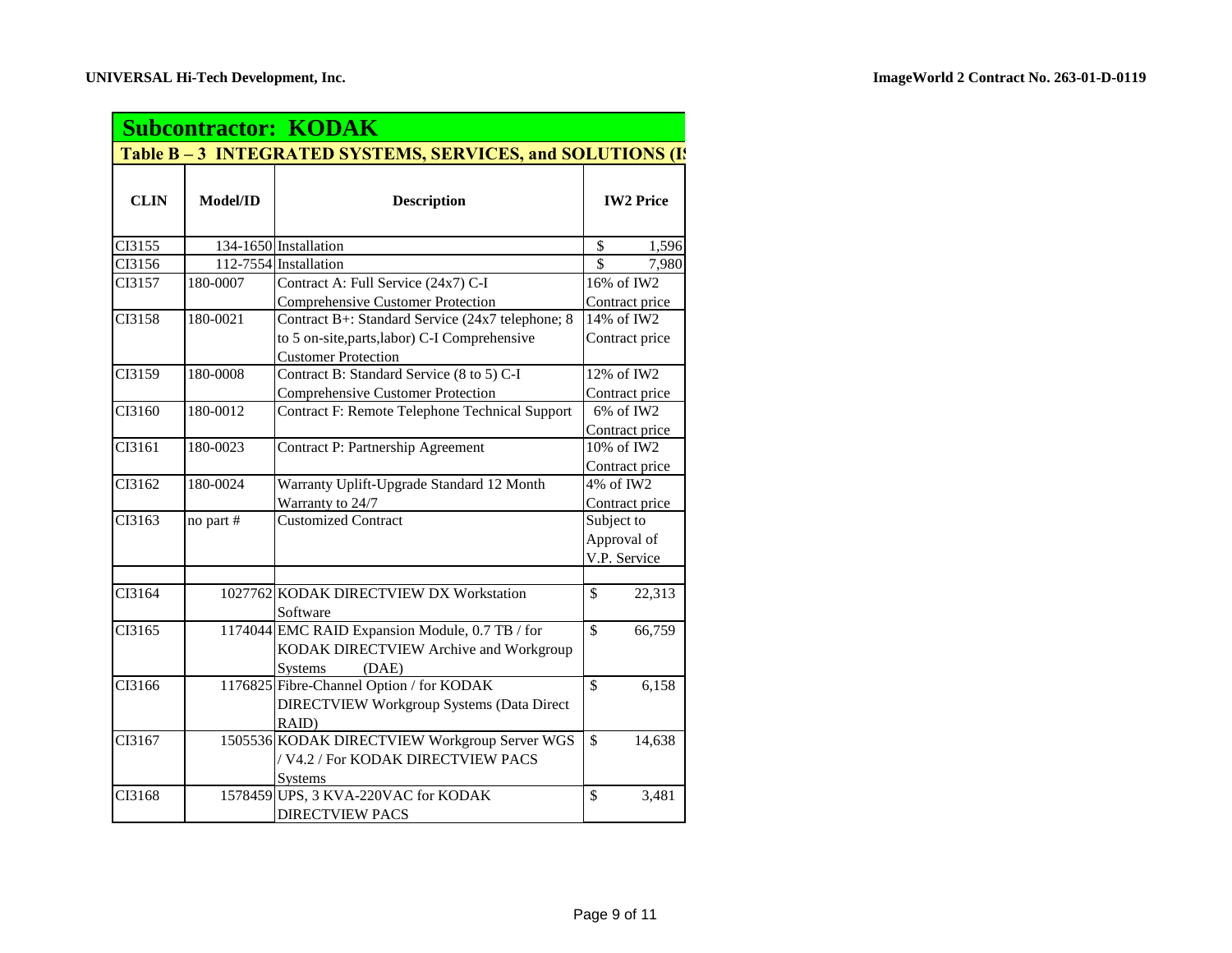| <b>Subcontractor: KODAK</b> |                                                             |                                                                                                                                                                    |                         |                  |  |
|-----------------------------|-------------------------------------------------------------|--------------------------------------------------------------------------------------------------------------------------------------------------------------------|-------------------------|------------------|--|
|                             | Table B – 3 INTEGRATED SYSTEMS, SERVICES, and SOLUTIONS (I) |                                                                                                                                                                    |                         |                  |  |
| <b>CLIN</b>                 | Model/ID                                                    | <b>Description</b>                                                                                                                                                 |                         | <b>IW2 Price</b> |  |
| CI3169                      |                                                             | 1595842 UPS, 6 KVA-220VAC for KODAK<br><b>DIRECTVIEW PACS</b>                                                                                                      | \$                      | 13,031           |  |
| CI3170                      |                                                             | 1927680 Cache Expansion Unit, 500 GB / for KODAK<br><b>DIRECTVIEW Web Server Systems</b>                                                                           | \$                      | 33,558           |  |
| CI3171                      |                                                             | 8230617 HBA Option / for KODAK DIRECTVIEW<br>Workgroup Systems (REQUIRED when<br>configured with EMC RAID)                                                         | $\mathbf{\hat{S}}$      | 4,195            |  |
| CI3172                      |                                                             | 8591273 KODAK DIRECTVIEW Workstation /<br>Workgroup Platform / V4.2<br>NOTE-FOR DX<br><b>SW</b>                                                                    | \$                      | 5,801            |  |
| CI3173                      |                                                             | 8677668 Rack Mount Kit / Cables and Hardware / for<br>KODAK DIRECTVIEW PACS EX and EXL<br>Systems<br>39U Rack Inc. Rack and 4 port KVM<br>Switch                   | $\mathbb{S}$            | 30,256           |  |
| CI3174                      |                                                             | 8679623 Fibre Channel Switch Kit, 16 Port / for KODAK<br><b>DIRECTVIEW Archive and Workgroup Systems-</b><br>(Data Direct RAID)                                    | $\overline{\mathbb{S}}$ | 61,047           |  |
| CI3175                      |                                                             | 8700221 EMC RAID Base Module, 0.7 TB / for KODAK<br><b>DIRECTVIEW Archive and Workgroup Systems</b><br>(DPE)                                                       | \$                      | 85,680           |  |
| CI3176                      |                                                             | 8714123 EMC CLARIION RAID Expansion Rack / for<br>KODAK DIRECT PACS EX and EXL Systems<br>RAID ONLY RACK 39U Inc. Rack                                             | $\overline{\mathbb{S}}$ | 6,605            |  |
| CI3177                      |                                                             | 8933277 Administrative Monitor Kit, Color LCD / for<br>KODAK DIRECTVIEW DX Workstations<br>NOTE - Subject to Release, Requires Windows<br>2000 and VL 800 Platform | \$                      | 3,213            |  |
| CI3178                      |                                                             | 8700486 KODAK DIRECTVIEW Workstation /<br>Independent Platform / V4.2                                                                                              | $\overline{\mathbb{S}}$ | 7,586            |  |
| CI3179                      |                                                             | 8071615 Dual Monitor LCD Kit, 3 MP / for KODAK<br><b>DIRECTVIEW DX/CX</b>                                                                                          | \$                      | 30,345           |  |